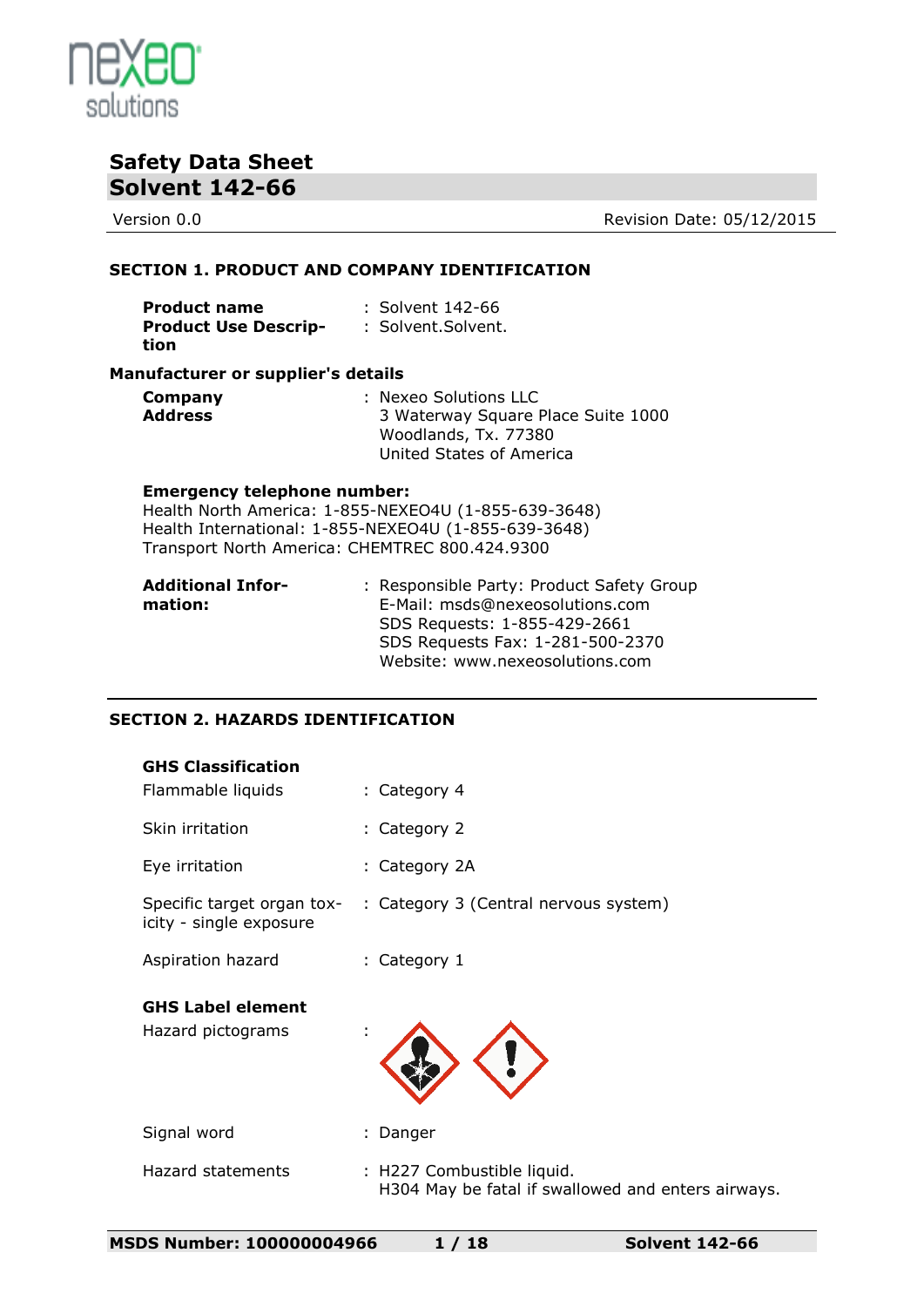

| Version 0.0                     | Revision Date: 05/12/2015                                                                                                                                                                                                                                                                                                                                                                                                                                                                                                                                                                                                                                                                                                                                                                                                                                                                                                                                                                                                                                                                                                                                                                                                                                                                                                                                                                                                                                                                                                                                             |
|---------------------------------|-----------------------------------------------------------------------------------------------------------------------------------------------------------------------------------------------------------------------------------------------------------------------------------------------------------------------------------------------------------------------------------------------------------------------------------------------------------------------------------------------------------------------------------------------------------------------------------------------------------------------------------------------------------------------------------------------------------------------------------------------------------------------------------------------------------------------------------------------------------------------------------------------------------------------------------------------------------------------------------------------------------------------------------------------------------------------------------------------------------------------------------------------------------------------------------------------------------------------------------------------------------------------------------------------------------------------------------------------------------------------------------------------------------------------------------------------------------------------------------------------------------------------------------------------------------------------|
|                                 | H315 Causes skin irritation.<br>H319 Causes serious eye irritation.<br>H336 May cause drowsiness or dizziness.                                                                                                                                                                                                                                                                                                                                                                                                                                                                                                                                                                                                                                                                                                                                                                                                                                                                                                                                                                                                                                                                                                                                                                                                                                                                                                                                                                                                                                                        |
| Precautionary statements        | $:$ Prevention:<br>P210 Keep away from heat, hot surfaces, sparks, open<br>flames and other ignition sources. No smoking.<br>P261 Avoid breathing dust/ fume/ gas/ mist/ vapours/<br>spray.<br>P264 Wash skin thoroughly after handling.<br>P271 Use only outdoors or in a well-ventilated area.<br>P280 Wear protective gloves/ eye protection/ face<br>protection.<br><b>Response:</b><br>P301 + P310 IF SWALLOWED: Immediately call a<br>POISON CENTER or doctor/ physician.<br>P302 + P352 IF ON SKIN: Wash with plenty of soap and<br>water.<br>P304 + P340 + P312 IF INHALED: Remove victim to<br>fresh air and keep at rest in a position comfortable for<br>breathing. Call a POISON CENTER or doctor/ physician if<br>you feel unwell.<br>P305 + P351 + P338 IF IN EYES: Rinse cautiously with<br>water for several minutes. Remove contact lenses, if<br>present and easy to do. Continue rinsing.<br>P331 Do NOT induce vomiting.<br>P332 + P313 If skin irritation occurs: Get medical<br>advice/ attention.<br>P337 + P313 If eye irritation persists: Get medical<br>advice/ attention.<br>P362 Take off contaminated clothing and wash before<br>reuse.<br>P370 + P378 In case of fire: Use dry sand, dry chemical<br>or alcohol-resistant foam for extinction.<br><b>Storage:</b><br>P403 + P233 Store in a well-ventilated place. Keep<br>container tightly closed.<br>P403 + P235 Store in a well-ventilated place. Keep cool.<br>P405 Store locked up.<br>Disposal:<br>P501 Dispose of contents/ container to an approved<br>waste disposal plant. |
| <b>Potential Health Effects</b> |                                                                                                                                                                                                                                                                                                                                                                                                                                                                                                                                                                                                                                                                                                                                                                                                                                                                                                                                                                                                                                                                                                                                                                                                                                                                                                                                                                                                                                                                                                                                                                       |
| <b>Carcinogenicity:</b>         |                                                                                                                                                                                                                                                                                                                                                                                                                                                                                                                                                                                                                                                                                                                                                                                                                                                                                                                                                                                                                                                                                                                                                                                                                                                                                                                                                                                                                                                                                                                                                                       |

**IARC** No component of this product present at levels greater than or equal to 0.1% is identified as probable, possible or confirmed human carcinogen by IARC.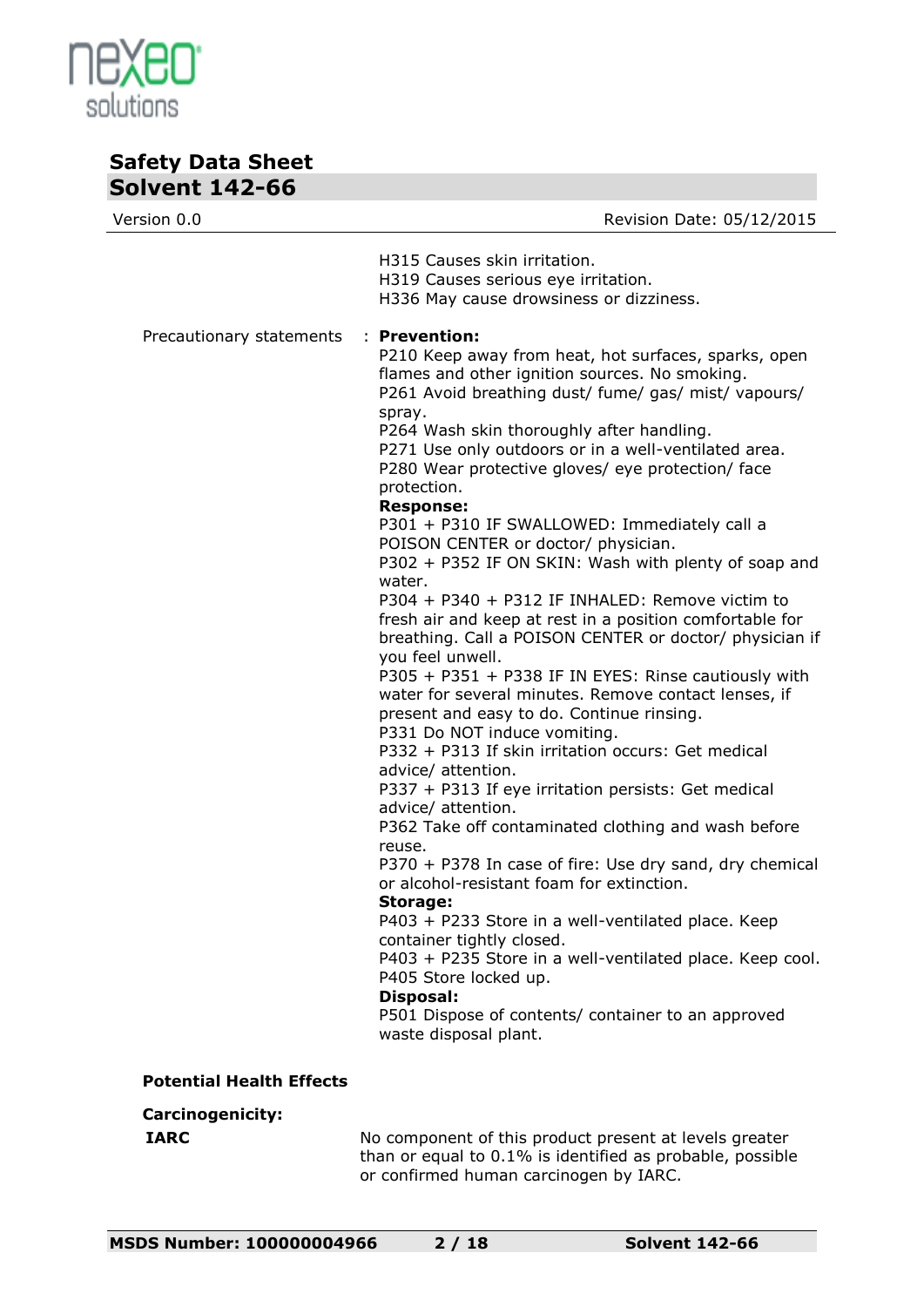

| 20IVENT 142-00 |                                                                                                                                                    |
|----------------|----------------------------------------------------------------------------------------------------------------------------------------------------|
| Version 0.0    | Revision Date: 05/12/2015                                                                                                                          |
| <b>ACGIH</b>   | No component of this product present at levels greater<br>than or equal to 0.1% is identified as a carcinogen or<br>potential carcinogen by ACGIH. |
| <b>OSHA</b>    | No component of this product present at levels greater<br>than or equal to 0.1% is identified as a carcinogen or<br>potential carcinogen by OSHA.  |
| <b>NTP</b>     | No component of this product present at levels greater<br>than or equal to 0.1% is identified as a known or antici-<br>pated carcinogen by NTP.    |

#### **Emergency Overview**

| Appearance            | liquid                    |
|-----------------------|---------------------------|
| Colour                | colourless                |
| Odour                 | hydrocarbon-like          |
| <b>Hazard Summary</b> | No information available. |

#### **SECTION 3. COMPOSITION/INFORMATION ON INGREDIENTS**

Substance / Mixture : Substance

#### **Hazardous components**

| CAS-No.      | Chemical Name                                | Concentration (%) |
|--------------|----------------------------------------------|-------------------|
| 64742-48-9 7 | Naphtha (pet), hydrotreated heavy            | $90 - 100$        |
| 64742-47-8   | AND/OR Distillates (pet), hydrotreated light |                   |

#### **SECTION 4. FIRST AID MEASURES**

| General advice          | : Move out of dangerous area.<br>Show this safety data sheet to the doctor in attend-<br>ance.<br>Symptoms of poisoning may appear several hours<br>later.<br>Do not leave the victim unattended. |
|-------------------------|---------------------------------------------------------------------------------------------------------------------------------------------------------------------------------------------------|
| If inhaled              | : Consult a physician after significant exposure.<br>If unconscious place in recovery position and seek<br>medical advice.                                                                        |
| In case of skin contact | : If skin irritation persists, call a physician.<br>If on skin, rinse well with water.                                                                                                            |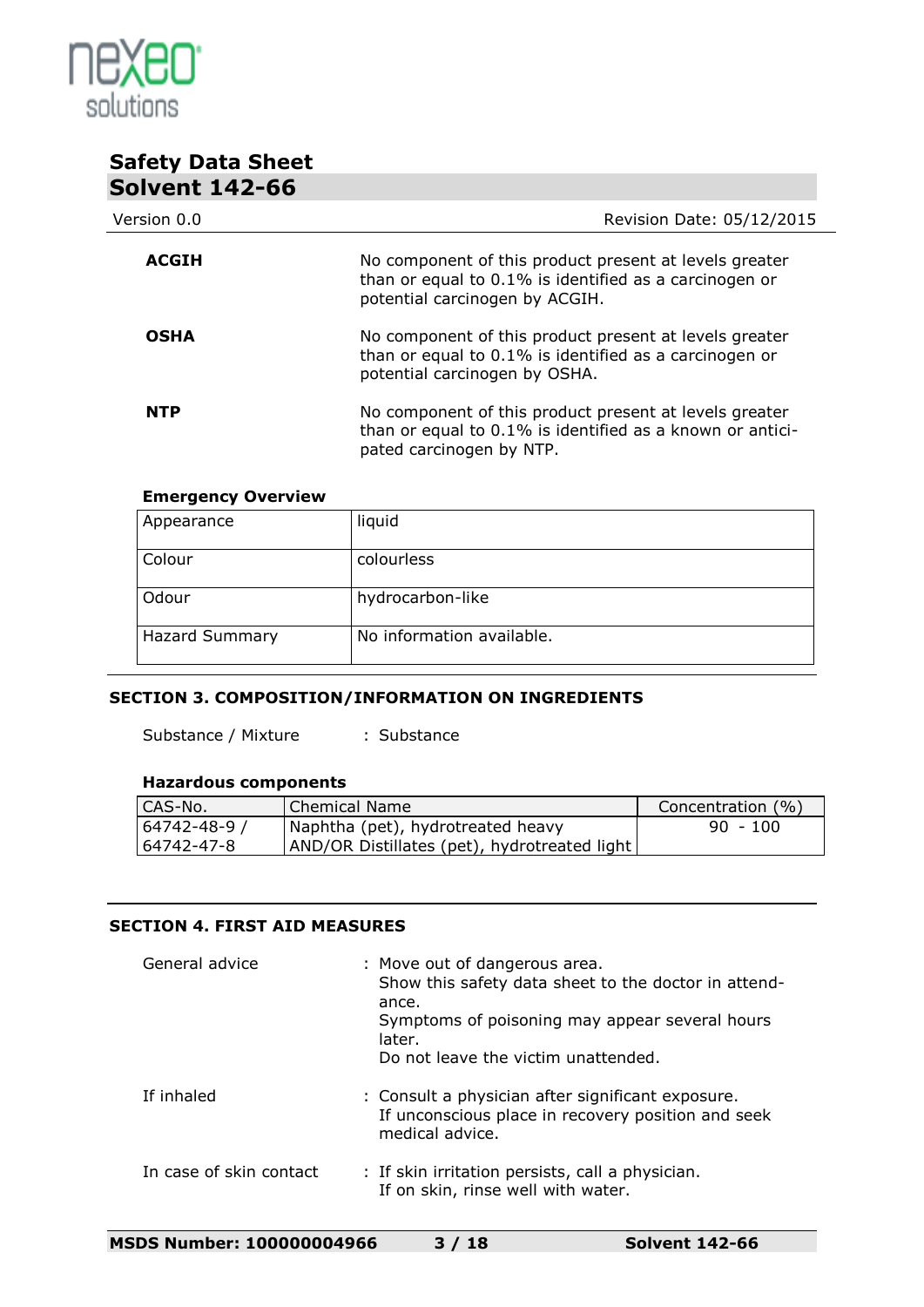

| 20IVENT 142-00         |                                                                                                                                                                                                                                                         |
|------------------------|---------------------------------------------------------------------------------------------------------------------------------------------------------------------------------------------------------------------------------------------------------|
| Version 0.0            | Revision Date: 05/12/2015                                                                                                                                                                                                                               |
|                        | If on clothes, remove clothes.                                                                                                                                                                                                                          |
| In case of eye contact | : Immediately flush eye(s) with plenty of water.<br>Remove contact lenses.<br>Protect unharmed eye.<br>Keep eye wide open while rinsing.<br>If eye irritation persists, consult a specialist.                                                           |
| If swallowed           | : Keep respiratory tract clear.<br>Do NOT induce vomiting.<br>Do not give milk or alcoholic beverages.<br>Never give anything by mouth to an unconscious per-<br>son.<br>If symptoms persist, call a physician.<br>Take victim immediately to hospital. |

#### **SECTION 5. FIREFIGHTING MEASURES**

| Suitable extinguishing<br>media                    | : Carbon dioxide (CO2)                                                                                                                                                                                                                                                                                                                      |
|----------------------------------------------------|---------------------------------------------------------------------------------------------------------------------------------------------------------------------------------------------------------------------------------------------------------------------------------------------------------------------------------------------|
| Unsuitable extinguishing<br>media                  | : High volume water jet                                                                                                                                                                                                                                                                                                                     |
| Specific hazards during<br>firefighting            | : Do not allow run-off from fire fighting to enter drains<br>or water courses.                                                                                                                                                                                                                                                              |
| Hazardous combustion<br>products                   | : No hazardous combustion products are known                                                                                                                                                                                                                                                                                                |
| Specific extinguishing<br>methods                  | : Use a water spray to cool fully closed containers.                                                                                                                                                                                                                                                                                        |
| Further information                                | : Collect contaminated fire extinguishing water sepa-<br>rately. This must not be discharged into drains.<br>Fire residues and contaminated fire extinguishing wa-<br>ter must be disposed of in accordance with local regu-<br>lations.<br>For safety reasons in case of fire, cans should be<br>stored separately in closed containments. |
| Special protective equip-<br>ment for firefighters | : Wear self-contained breathing apparatus for fire-<br>fighting if necessary.                                                                                                                                                                                                                                                               |

#### **NFPA Flammable and Combustible Liquids Classification**:

Combustible Liquid Class II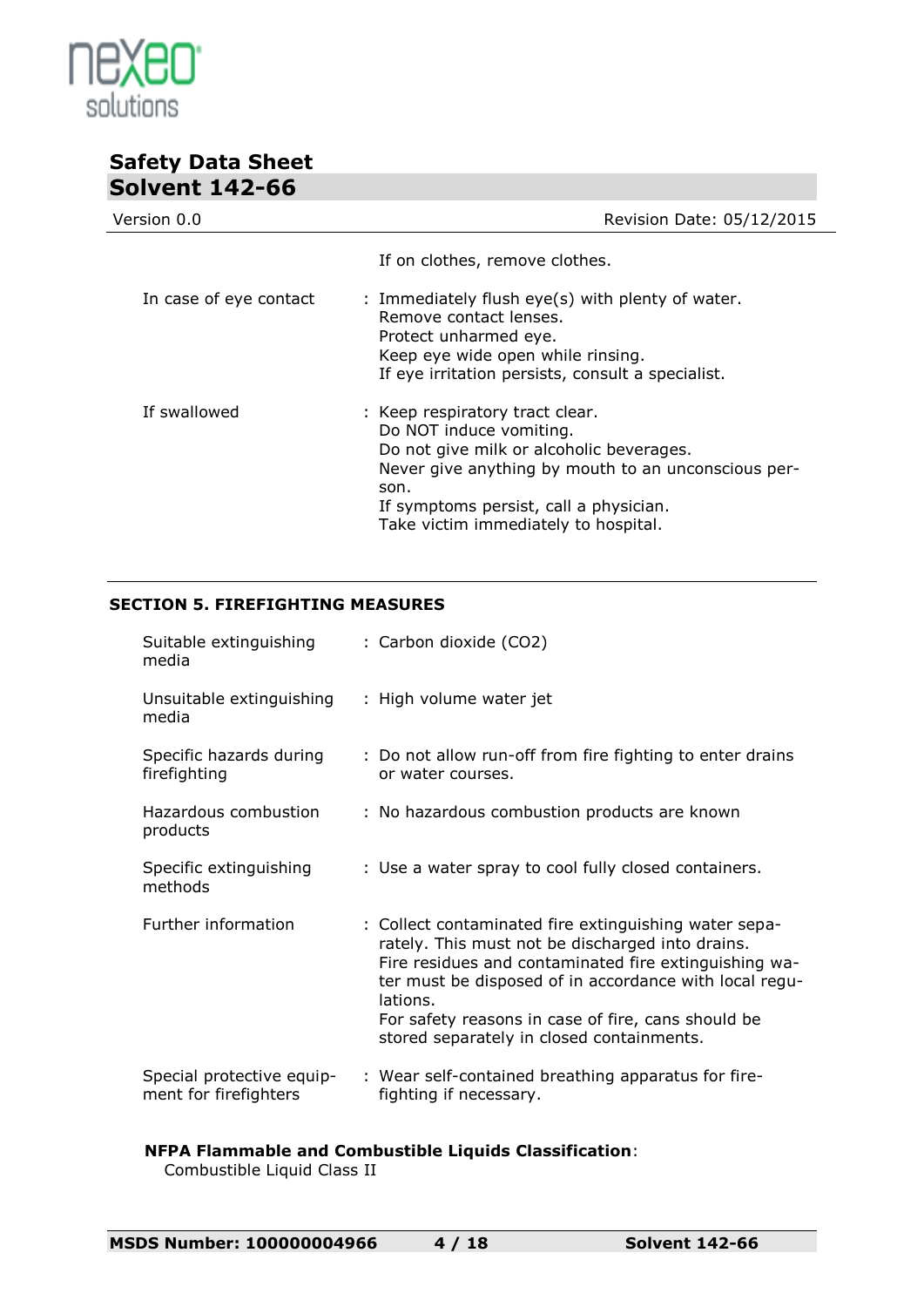

Version 0.0 **Version 0.0** Revision Date: 05/12/2015

#### **SECTION 6. ACCIDENTAL RELEASE MEASURES**

| Personal precautions,<br>protective equipment and<br>emergency procedures | : Use personal protective equipment.<br>Ensure adequate ventilation.                                                                                                                                                                                                                                    |
|---------------------------------------------------------------------------|---------------------------------------------------------------------------------------------------------------------------------------------------------------------------------------------------------------------------------------------------------------------------------------------------------|
| Environmental precau-<br>tions                                            | : Prevent product from entering drains.<br>Prevent further leakage or spillage if safe to do so.<br>If the product contaminates rivers and lakes or drains<br>inform respective authorities.                                                                                                            |
| Methods and materials<br>for containment and<br>cleaning up               | : Contain spillage, and then collect with non-<br>combustible absorbent material, (e.g. sand, earth,<br>diatomaceous earth, vermiculite) and place in con-<br>tainer for disposal according to local / national regula-<br>tions (see section 13).<br>Keep in suitable, closed containers for disposal. |

#### **SECTION 7. HANDLING AND STORAGE**

| Advice on safe handling          | : Avoid formation of aerosol.<br>Do not breathe vapours/dust.<br>Avoid exposure - obtain special instructions before<br>use.<br>Avoid contact with skin and eyes.<br>For personal protection see section 8.<br>Smoking, eating and drinking should be prohibited in<br>the application area.<br>Provide sufficient air exchange and/or exhaust in work<br>rooms.<br>Dispose of rinse water in accordance with local and<br>national regulations. |
|----------------------------------|--------------------------------------------------------------------------------------------------------------------------------------------------------------------------------------------------------------------------------------------------------------------------------------------------------------------------------------------------------------------------------------------------------------------------------------------------|
| Conditions for safe stor-<br>age | : No smoking.<br>Keep container tightly closed in a dry and well-<br>ventilated place.<br>Containers which are opened must be carefully re-<br>sealed and kept upright to prevent leakage.<br>Observe label precautions.<br>Electrical installations / working materials must com-<br>ply with the technological safety standards.                                                                                                               |

#### **SECTION 8. EXPOSURE CONTROLS/PERSONAL PROTECTION**

#### **Components with workplace control parameters**

| CAS-No. | Components | Value type | Control parame- | Basis |
|---------|------------|------------|-----------------|-------|
|         |            |            |                 |       |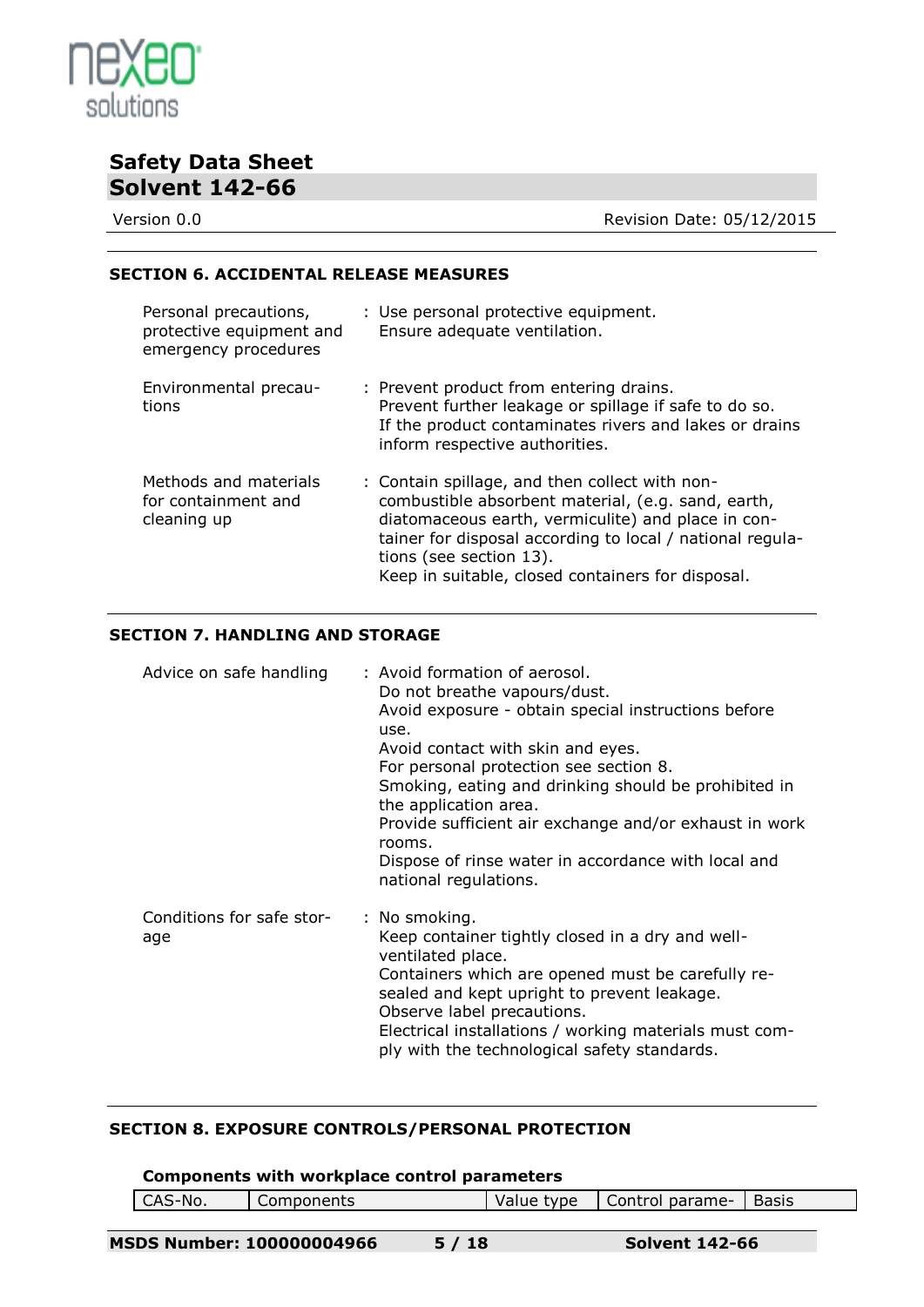

#### Version 0.0 **New Search 2018** Revision Date: 05/12/2015

|                                                                          |                                                                                             |                                                                                                                  |                                                                                                                                               | (Form of<br>exposure)  | ters / Permissi-<br>ble concentra-<br>tion |         |
|--------------------------------------------------------------------------|---------------------------------------------------------------------------------------------|------------------------------------------------------------------------------------------------------------------|-----------------------------------------------------------------------------------------------------------------------------------------------|------------------------|--------------------------------------------|---------|
| 64742-48-9<br>/ 64742-47-<br>8                                           | Naphtha (pet), hydrotreat-<br>ed heavy AND/OR Distil-<br>lates (pet), hydrotreated<br>light |                                                                                                                  | <b>TWA</b>                                                                                                                                    | 500 ppm<br>2,000 mg/m3 | OSHA Z-1                                   |         |
|                                                                          |                                                                                             |                                                                                                                  |                                                                                                                                               | <b>TWA</b>             | 400 ppm<br>1,600 mg/m3                     | OSHA P0 |
|                                                                          | <b>Personal protective equipment</b>                                                        |                                                                                                                  |                                                                                                                                               |                        |                                            |         |
| Respiratory protection<br>required.<br>an approved filter.               |                                                                                             |                                                                                                                  | : No personal respiratory protective equipment normally<br>In the case of vapour formation use a respirator with                              |                        |                                            |         |
| Hand protection<br>Remarks                                               |                                                                                             | : The suitability for a specific workplace should be dis-<br>cussed with the producers of the protective gloves. |                                                                                                                                               |                        |                                            |         |
| : Eye wash bottle with pure water<br>Eye protection<br>cessing problems. |                                                                                             | Tightly fitting safety goggles                                                                                   | Wear face-shield and protective suit for abnormal pro-                                                                                        |                        |                                            |         |
| Skin and body protection                                                 |                                                                                             |                                                                                                                  | : impervious clothing<br>Choose body protection according to the amount and<br>concentration of the dangerous substance at the work<br>place. |                        |                                            |         |
| Hygiene measures                                                         |                                                                                             | : When using do not eat or drink.<br>When using do not smoke.                                                    |                                                                                                                                               |                        |                                            |         |

Wash hands before breaks and at the end of workday.

### **SECTION 9. PHYSICAL AND CHEMICAL PROPERTIES**

| Appearance              | : liquid            |
|-------------------------|---------------------|
| Colour                  | : colourless        |
| Odour                   | : hydrocarbon-like  |
| Odour Threshold         | : No data available |
| рH                      | : No data available |
| Freezing Point (Melting | : -58 °C (-72 °F)   |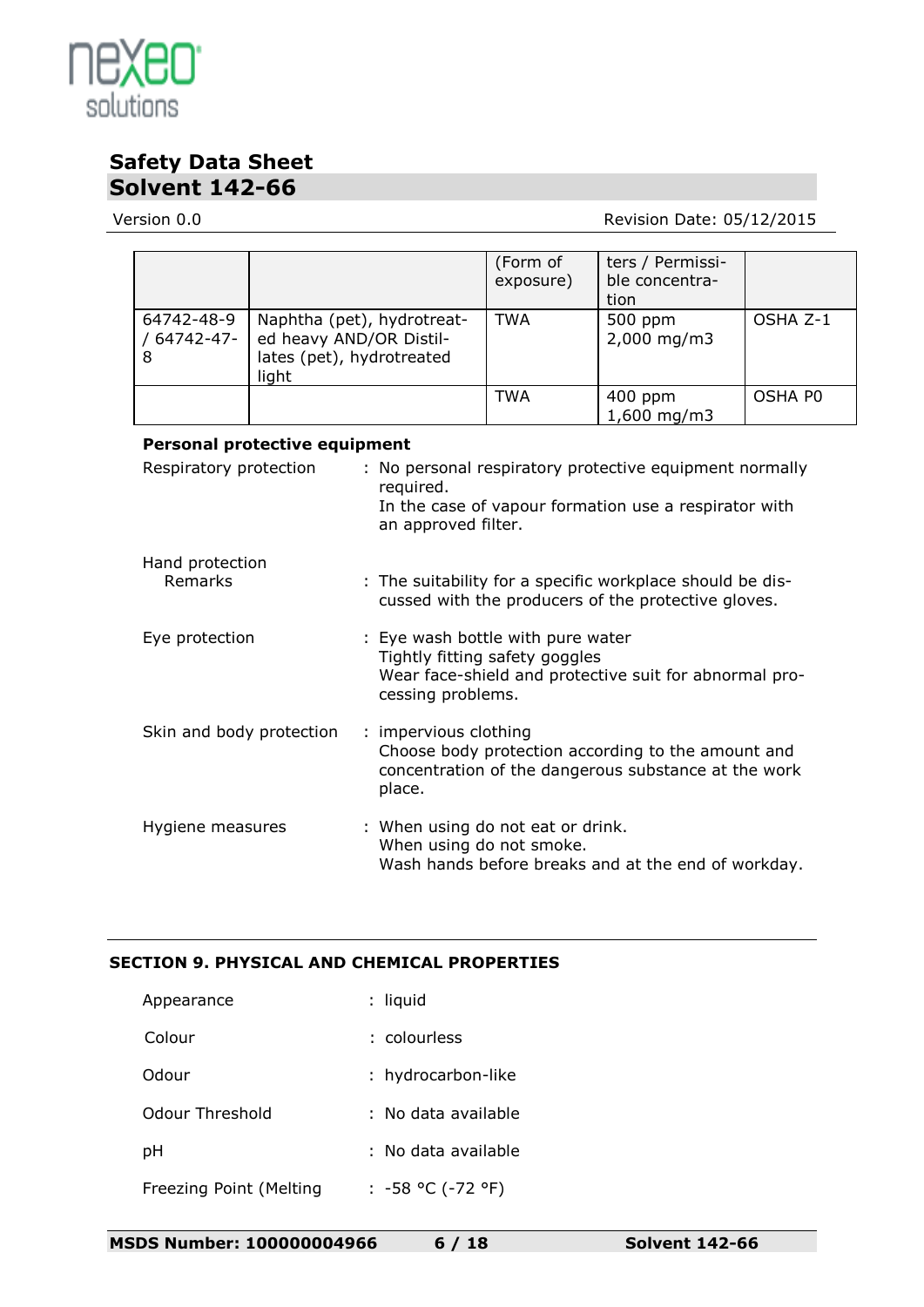

# **Safety Data Sheet Solvent 142-66**<br>Version 0.0

| ersion 0.0                                            | Revision Date: 05/12/2015                                            |
|-------------------------------------------------------|----------------------------------------------------------------------|
| point/range)                                          |                                                                      |
| <b>Boiling Point (Boiling</b><br>point/boiling range) | : Expected 158 - 243.3 °C (316 - 469.9 °F)                           |
| Flash point                                           | : Expected 61 - 66 °C (142 - 151 °F)                                 |
| Evaporation rate                                      | $\therefore$ < 1                                                     |
| Flammability (solid, gas)                             | n-Butyl Acetate<br>: No data available                               |
| Burning rate                                          | : No data available                                                  |
| Upper explosion limit                                 | $: 5.5 - 6 %$ (V)                                                    |
| Lower explosion limit                                 | $: 0.6 - 0.7 %$ (V)                                                  |
| Vapour pressure                                       | : Expected 0.225 - 0.6975 mmHg @ 0 - 25 °C (32 - 77<br>$^{\circ}$ F) |
| Relative vapour density                               | : $4.5(Air = 1.0)$                                                   |
| Relative density                                      | $: 0.78 - 0.81$                                                      |
| Density                                               | : Expected 0.78 - 0.805 g/cm3 @ 15 °C (59 °F)                        |
| <b>Bulk density</b>                                   | : No data available                                                  |
| Solubility(ies)<br>Water solubility                   | : 1.5 g/l negligible                                                 |
| Solubility in other sol-<br>vents                     | : No data available                                                  |
| Partition coefficient: n-<br>octanol/water            | : No data available                                                  |
| Auto-ignition temperature                             | $: 235 - 315 °C$                                                     |
| Thermal decomposition                                 | : No data available                                                  |
| Viscosity<br>Viscosity, kinematic                     | : 1.8 mm2/s @ 20 °C (68 °F)                                          |

### **SECTION 10. STABILITY AND REACTIVITY**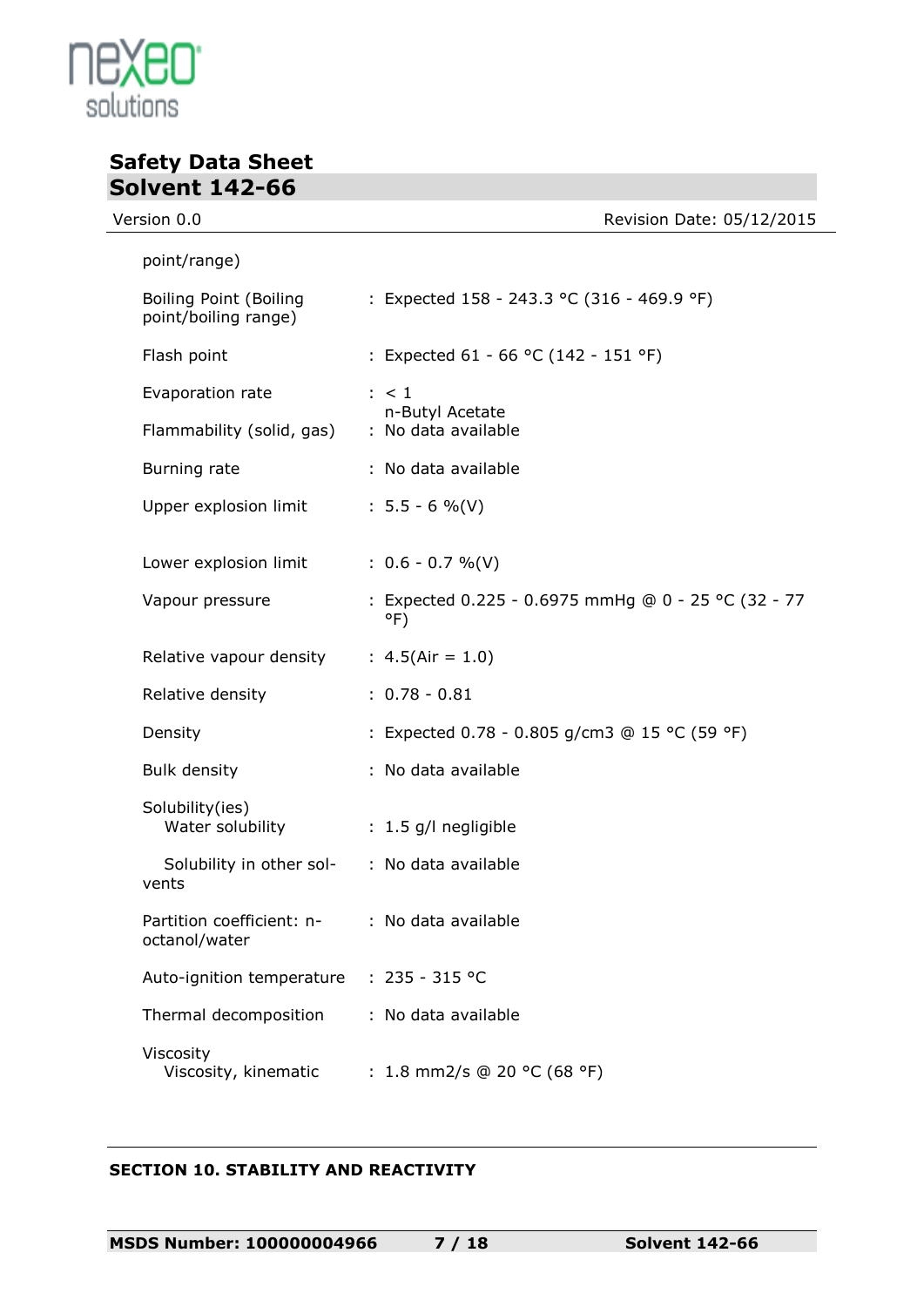

| Version 0.0                           | Revision Date: 05/12/2015                                                         |
|---------------------------------------|-----------------------------------------------------------------------------------|
| Reactivity                            | : No dangerous reaction known under conditions of<br>normal use.                  |
| Chemical stability                    | : Stable under normal conditions.                                                 |
| Possibility of hazardous<br>reactions | : No hazards to be specially mentioned.                                           |
| Conditions to avoid                   | : Keep away from heat, flame, sparks and other ignition<br>sources.               |
| Incompatible materials                | : Strong oxidizing agents<br>Strong acids<br>strong alkalis<br>Chlorine<br>Oxygen |

#### **SECTION 11. TOXICOLOGICAL INFORMATION**

# **Acute toxicity**

| 64742-48-9 / 64742-47-8:  |                                                                                                                                                                       |
|---------------------------|-----------------------------------------------------------------------------------------------------------------------------------------------------------------------|
| Acute oral toxicity       | : LD50 (rat): $> 5,000$ mg/kg<br>Assessment: The substance or mixture has no acute<br>oral toxicity                                                                   |
| Acute inhalation toxicity | : $L C50$ (rat): $> 5610$<br>Assessment: The component/mixture is low toxic after<br>short term inhalation.                                                           |
| Acute dermal toxicity     | : LD50 (rabbit, male and female): $> 2,000$ mg/kg<br>Method: Fixed dose procedure<br>GLP: yes<br>Assessment: The substance or mixture has no acute<br>dermal toxicity |

#### **Skin corrosion/irritation**

#### **Product:**

Result: Irritating to skin.

**Components:**

**64742-48-9 / 64742-47-8:** Species: rabbit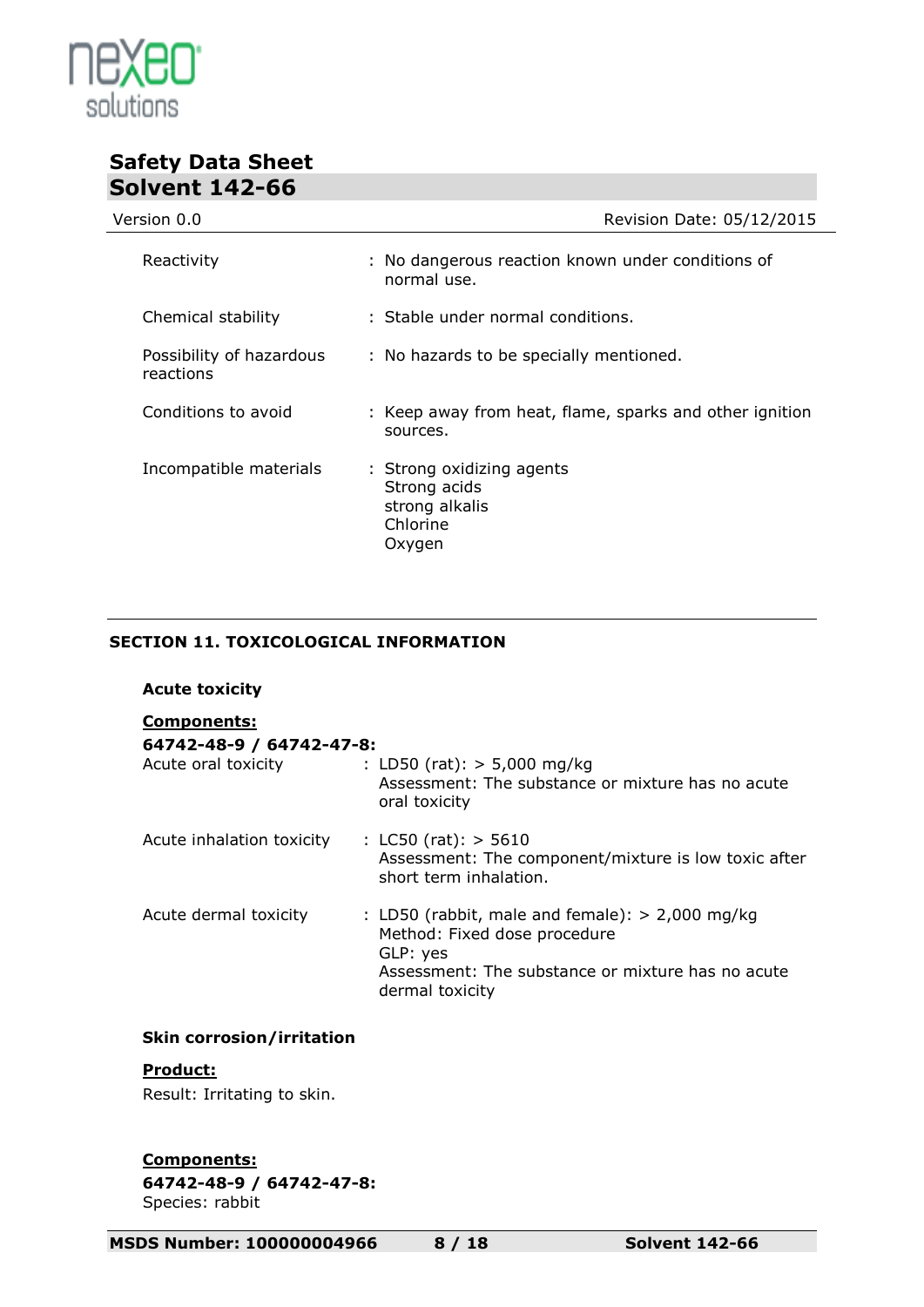

Version 0.0 **Review Contract Contract Contract Contract Contract Contract Contract Contract Contract Contract Contract Contract Contract Contract Contract Contract Contract Contract Contract Contract Contract Contract Cont** 

Exposure time: 24 h Method: In vivo Result: Irritating to skin.

#### **Serious eye damage/eye irritation**

#### **Product:**

Result: Irritating to eyes.

#### **Components:**

**64742-48-9 / 64742-47-8:** Species: rabbit Result: Irritating to eyes. Method: OECD Test Guideline 405

#### **Respiratory or skin sensitisation**

#### **Components:**

#### **64742-48-9 / 64742-47-8:** Test Type: Buehler Test

Exposure routes: Dermal Species: guinea pig Method: In vivo Result: Did not cause sensitisation on laboratory animals. GLP: yes

#### **Germ cell mutagenicity**

#### **Components:**

Assessment

**64742-48-9 / 64742-47-8:**

Germ cell mutagenicity-: Tests on bacterial or mammalian cell cultures did not show mutagenic effects.

#### **Carcinogenicity**

#### **Components:**

**64742-48-9 / 64742-47-8:**

Carcinogenicity - Assessment : Not classifiable as a human carcinogen.

#### **Reproductive toxicity**

#### **Components:**

#### **64742-48-9 / 64742-47-8:**

Reproductive toxicity - Assessment : Animal testing did not show any effects on fertility. Embryotoxicity classification not possible from current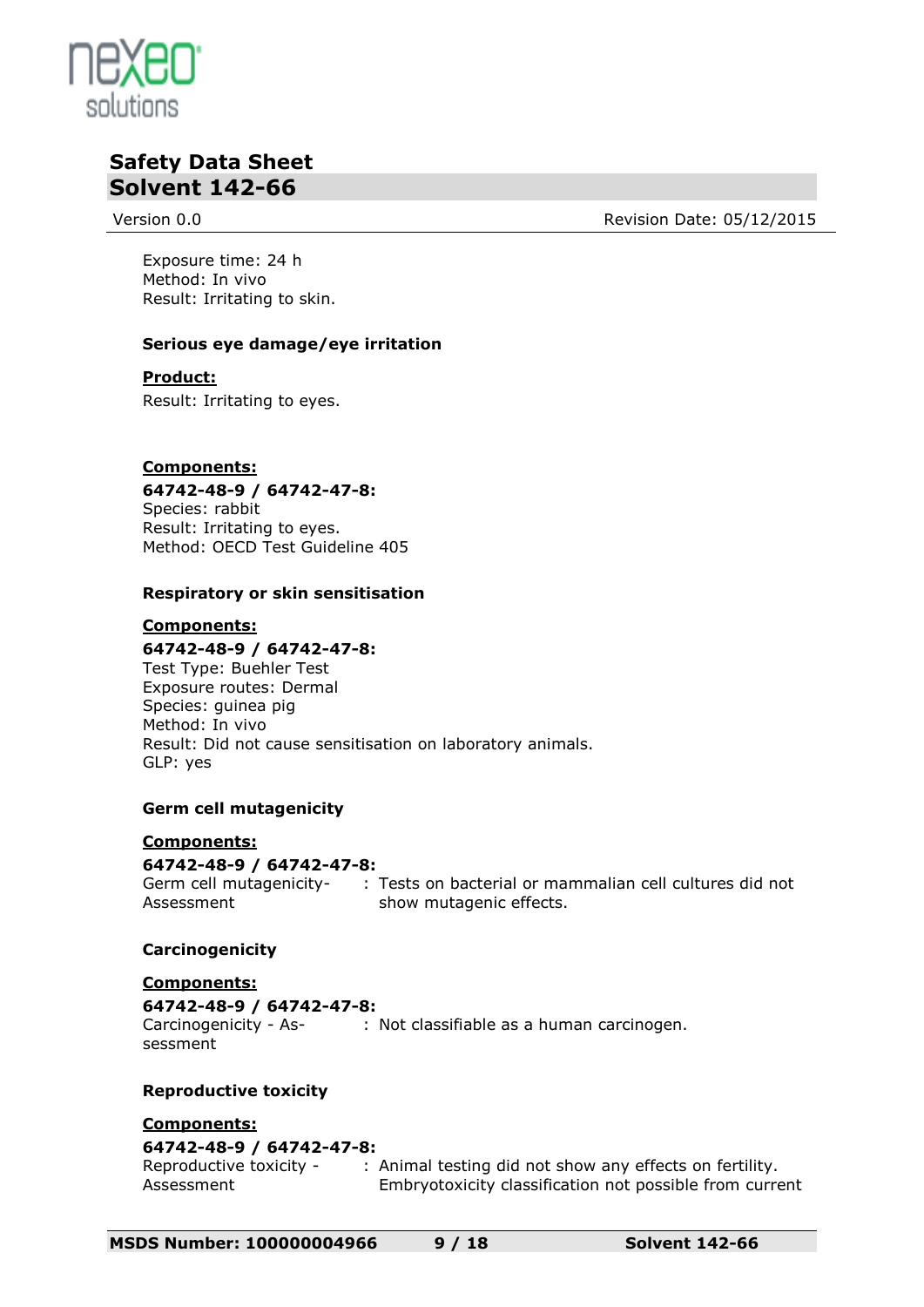

Version 0.0 **Review Contract Contract Contract Contract Contract Contract Contract Contract Contract Contract Contract Contract Contract Contract Contract Contract Contract Contract Contract Contract Contract Contract Cont** 

data.

#### **STOT - single exposure**

**Product:**No data available

#### **Components:**

64742-48-9 / 64742-47-8:

| <b>Exposure routes:</b> | <b>Target Organs:</b>     | <b>Assessment:</b>                                                                                                                                                                             | <b>Remarks:</b> |
|-------------------------|---------------------------|------------------------------------------------------------------------------------------------------------------------------------------------------------------------------------------------|-----------------|
| Inhalation              | Central nervous<br>system | May cause drowsi-<br>ness or dizziness.,<br>The substance or<br>mixture is classified<br>as specific target<br>organ toxicant, sin-<br>gle exposure, cate-<br>gory 3 with narcotic<br>effects. |                 |

#### **STOT - repeated exposure**

**Product:**No data available

#### **Components:**

**64742-48-9 / 64742-47-8:**No data available

#### **Repeated dose toxicity**

#### **Components:**

**64742-48-9 / 64742-47-8:** Species: rat, male LOAEL: 750 mg/kg Application Route: Oral Exposure time: 70 - 90 days Number of exposures: daily Dose: 0, 750, 1500, 3000 mg/kg/d GLP: yes Symptoms: weight loss, Liver effects, Stomach/intestinal disorders

Species: rat, female NOAEL: 750 mg/kg Application Route: Oral Exposure time: 21 wks Number of exposures: daily Dose: 0, 325, 750, 1500 mg/kg/d GLP: yes Symptoms: weight loss, Liver effects, Stomach/intestinal disorders

Species: mouse, male and female NOAEL: >= 1000 Application Route: inhalation (vapour)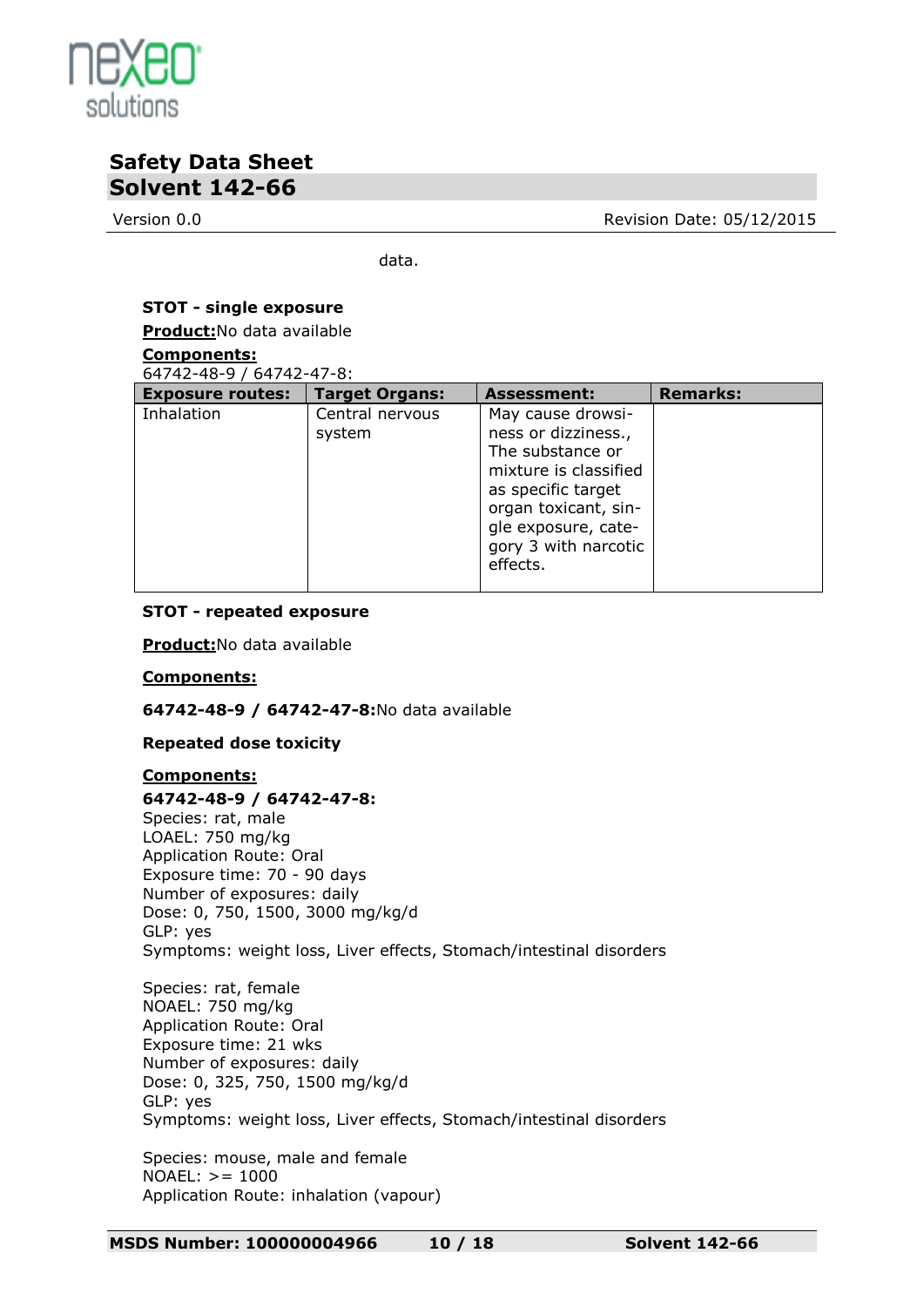

Version 0.0 **Review Contract Contract Contract Contract Contract Contract Contract Contract Contract Contract Contract Contract Contract Contract Contract Contract Contract Contract Contract Contract Contract Contract Cont** 

Exposure time: 90 d Number of exposures: 24 h/d, daily Dose: 0, 500, 1000 mg/m3 GLP: No data available

Species: rat, male and female  $NOAEL: > = 0.5$ Application Route: Dermal Exposure time: 28 d Number of exposures: 6 h/d, 5 d/wk Dose: 0, 0.01, 0.05, 0.5 ml/kg bw/d Method: OECD Test Guideline 410 GLP: yes Symptoms: Local irritation

#### **Aspiration toxicity**

**Product:** Aspiration Toxicity - Category 1

#### **Components:**

**64742-48-9 / 64742-47-8:** May be fatal if swallowed and enters airways.

#### **Experience with human exposure**

#### **Product:**

General Information: Prolonged skin contact may cause skin irritation.

#### **Further information**

#### **Product:**

Remarks: Symptoms of overexposure may be headache, dizziness, tiredness, nausea and vomiting., Concentrations substantially above the TLV value may cause narcotic effects., Solvents may degrease the skin.

#### **SECTION 12. ECOLOGICAL INFORMATION**

#### **Ecotoxicity**

**Components: 64742-48-9 / 64742-47-8:**

Toxicity to fish : LL50 (Oncorhynchus mykiss (rainbow trout)): 10 mg/l Exposure time: 96 h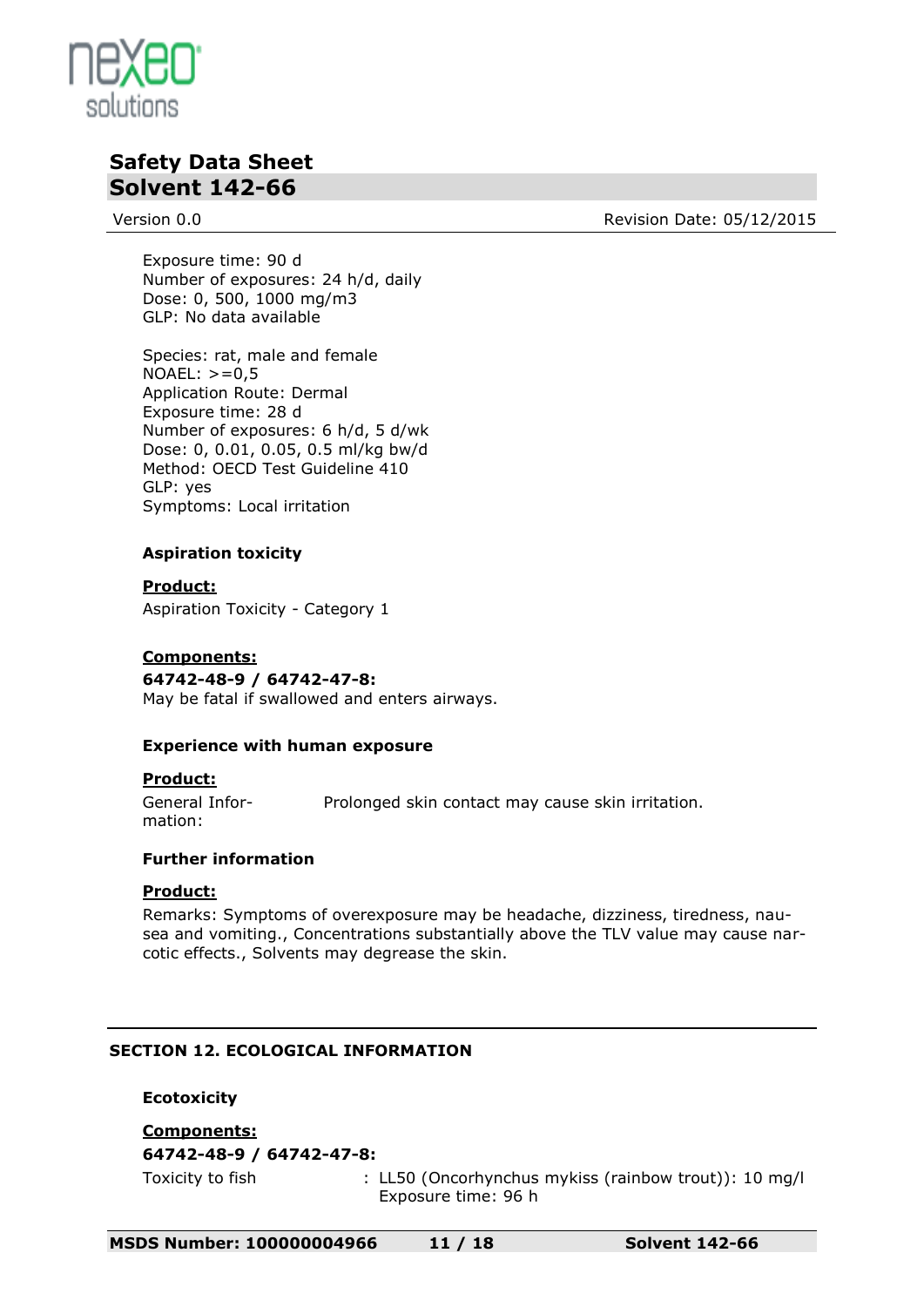

| JUIVCIIL 174-UU                                             |                                                                                                                                                                                                                             |
|-------------------------------------------------------------|-----------------------------------------------------------------------------------------------------------------------------------------------------------------------------------------------------------------------------|
| Version 0.0                                                 | Revision Date: 05/12/2015                                                                                                                                                                                                   |
|                                                             | Test Type: semi-static test<br>Method: OECD Test Guideline 203                                                                                                                                                              |
| Toxicity to daphnia and<br>other aquatic inverte-<br>brates | : EL50 (Daphnia magna (Water flea)): 1.4 mg/l<br>Exposure time: 48 h<br>Test Type: static test<br>Analytical monitoring: yes<br>Method: OECD Test Guideline 202<br>GLP: yes                                                 |
| Toxicity to algae                                           | : EL50 (Pseudokirchneriella subcapitata (green algae)):<br>$1$ mg/l<br>End point: Growth rate<br>Exposure time: 72 h<br>Test Type: static test<br>Analytical monitoring: yes<br>Method: OECD Test Guideline 201<br>GLP: yes |
| Ecotoxicology Assessment<br>Acute aquatic toxicity          | : Toxic to aquatic life.                                                                                                                                                                                                    |
| Chronic aquatic toxicity                                    | : Toxic to aquatic life with long lasting effects.                                                                                                                                                                          |
| <b>Persistence and degradability</b>                        |                                                                                                                                                                                                                             |
| <b>Components:</b><br>64742-48-9 / 64742-47-8:              |                                                                                                                                                                                                                             |
| Biodegradability                                            | : aerobic<br>Concentration: 101 mg/l<br>Biodegradation: 61 %<br>Exposure time: 28 d<br>GLP: yes<br>Remarks: Readily biodegradable                                                                                           |
| <b>Bioaccumulative potential</b><br>No data available       |                                                                                                                                                                                                                             |
| <b>Mobility in soil</b><br>No data available                |                                                                                                                                                                                                                             |

#### **Other adverse effects**

No data available

#### **Product:**

Regulation 40 CFR Protection of Environment; Part 82 Protection of Stratospheric Ozone - CAA Section 602 Class I Substances Remarks This product neither contains, nor was manufactured with a Class I or Class II ODS as defined by the U.S.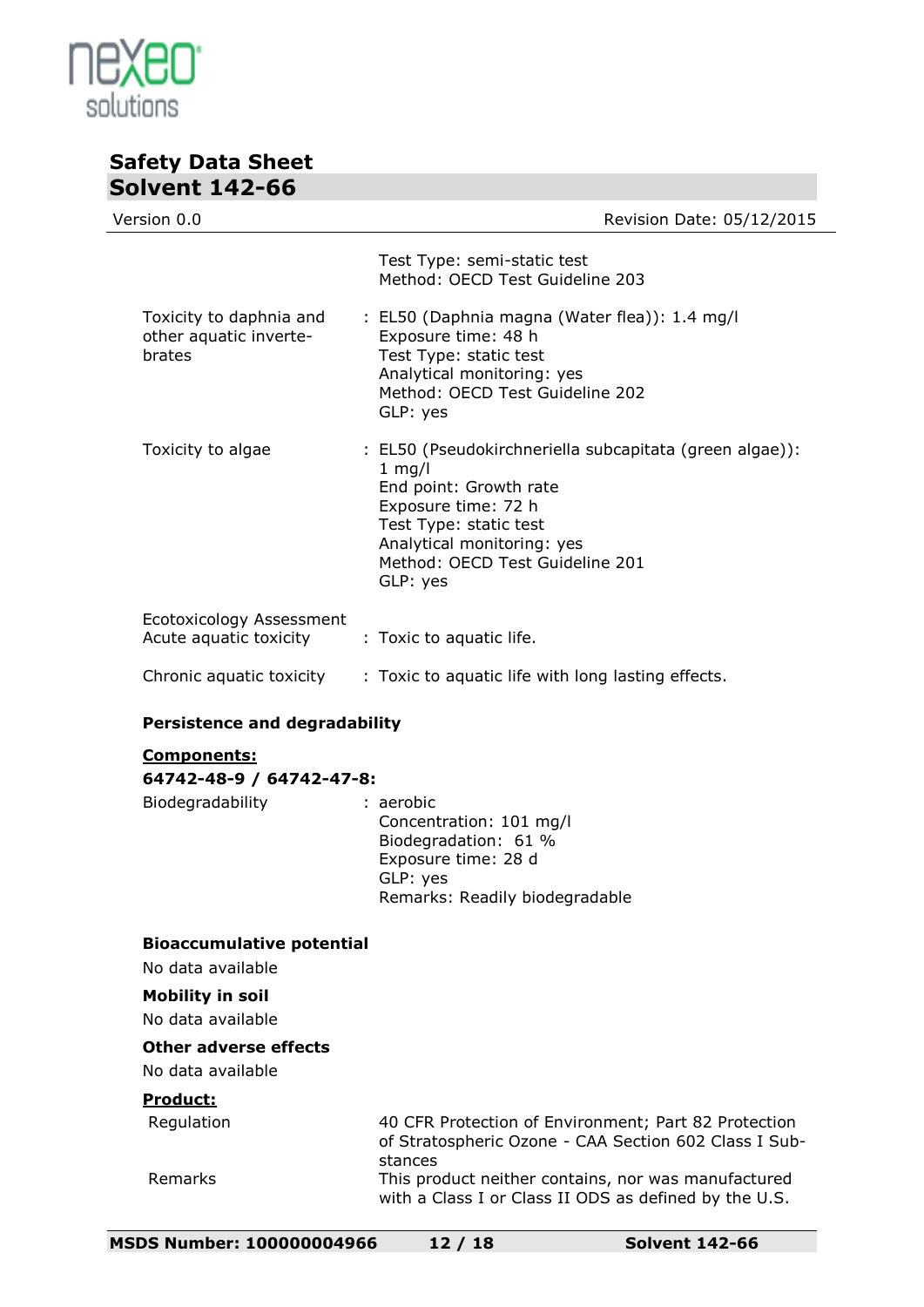

| Revision Date: 05/12/2015                                                                                                                                                                                                                                                       |  |  |  |  |
|---------------------------------------------------------------------------------------------------------------------------------------------------------------------------------------------------------------------------------------------------------------------------------|--|--|--|--|
| Clean Air Act Section 602 (40 CFR 82, Subpt. A, App.A<br>$+$ B).                                                                                                                                                                                                                |  |  |  |  |
| : An environmental hazard cannot be excluded in the<br>event of unprofessional handling or disposal., Toxic to<br>aquatic life with long lasting effects.                                                                                                                       |  |  |  |  |
| <b>SECTION 13. DISPOSAL CONSIDERATIONS</b>                                                                                                                                                                                                                                      |  |  |  |  |
|                                                                                                                                                                                                                                                                                 |  |  |  |  |
| : Dispose of in accordance with all applicable local,<br>state and federal regulations.<br>For assistance with your waste management needs -<br>including disposal, recycling and waste stream reduc-<br>tion, contact NEXEO's Environmental Services Group<br>at 800-637-7922. |  |  |  |  |
|                                                                                                                                                                                                                                                                                 |  |  |  |  |

#### **SECTION 14. TRANSPORT INFORMATION**

**IATA (International Air Transport Association)**: Not regulated as a dangerous good

**IMDG-Code**: Not regulated as a dangerous good

**DOT (Department of Transportation)**: UN1268, PETROLEUM DISTILLATES, N.O.S., CBL, III

**Special Notes:** : The flash point for this material is greater than 100 F (38 C). Therefore, in accordance with 49 CFR 173.150(f) non-bulk containers (<450L or <119 gallon capacity) of this material may be shipped as nonregulated when transported solely by land, as long as the material is not a hazardous waste, a marine pollutant, or specifically listed as a hazardous substance.

#### **SECTION 15. REGULATORY INFORMATION**

**OSHA Hazards** : Combustible Liquid, Moderate skin irritant, Moderate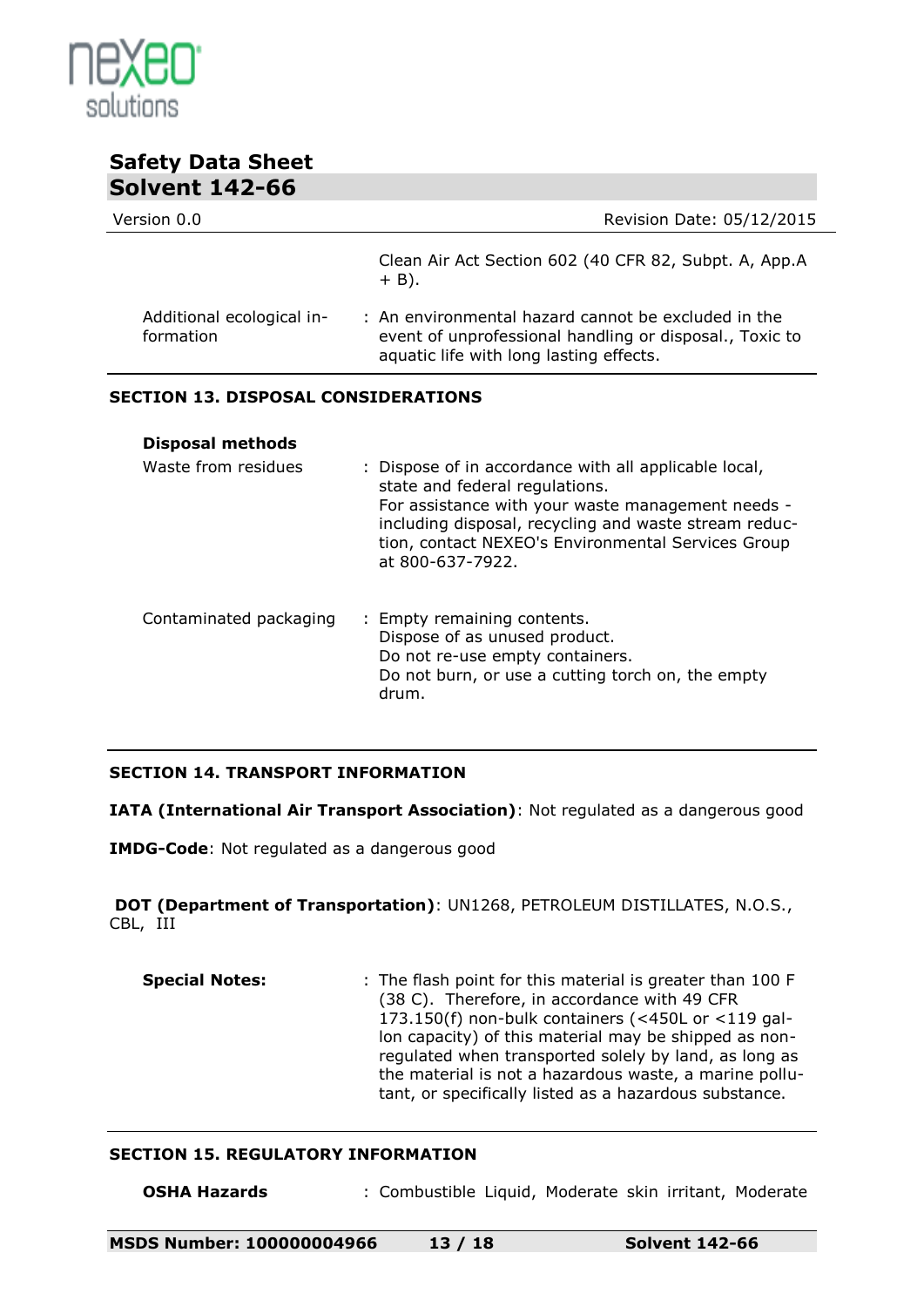

| Version 0.0 | Revision Date: 05/12/2015                                                            |
|-------------|--------------------------------------------------------------------------------------|
|             | eye irritant, Specific target organ toxicity - single<br>exposure, Aspiration hazard |
|             |                                                                                      |

**WHMIS Classification** : B3: Combustible Liquid D2B: Toxic Material Causing Other Toxic Effects

#### **EPCRA - Emergency Planning and Community Right-to-Know Act**

#### **CERCLA Reportable Quantity**

| <b>Components</b>     | CAS-No.       | Component<br>RQ (lbs) | Calculated product<br>RQ (lbs) |
|-----------------------|---------------|-----------------------|--------------------------------|
| <sup>**</sup> Benzene | $71 - 43 - 2$ |                       |                                |

\*: Calculated RQ exceeds reasonably attainable upper limit.

#### **SARA 304 Extremely Hazardous Substances Reportable Quantity**

This material does not contain any components with a section 304 EHS RQ.

| <b>SARA 311/312</b><br><b>Hazards</b> | : Fire Hazard<br>Acute Health Hazard                                                                                                                                                                       |
|---------------------------------------|------------------------------------------------------------------------------------------------------------------------------------------------------------------------------------------------------------|
| <b>SARA 302</b>                       | : SARA 302: No chemicals in this material are subject<br>to the reporting requirements of SARA Title III,<br>Section 302.                                                                                  |
| <b>SARA 313</b>                       | : SARA 313: This material does not contain any chemi-<br>cal components with known CAS numbers that exceed<br>the threshold (De Minimis) reporting levels estab-<br>lished by SARA Title III, Section 313. |

#### **Clean Air Act**

The following chemical(s) are listed as HAP under the U.S. Clean Air Act, Section 12 (40 CFR 61):

| **Toluene      | $0.0099\%$ |
|----------------|------------|
| **Cumene       | $0.0009\%$ |
| **Benzene      | 0.9999 PPM |
| **Ethylbenzene | 0.9999 PPM |
| **Naphthalene  | 0.9999 PPM |
|                |            |

This product does not contain any chemicals listed under the U.S. Clean Air Act Section 112(r) for Accidental Release Prevention (40 CFR 68.130, Subpart F). The following chemical(s) are listed under the U.S. Clean Air Act Section 111 SOCMI Intermediate or Final VOC's (40 CFR 60.489):

| 108-88-3 | **Toluene      | $0.0099\%$ |
|----------|----------------|------------|
| 98-82-8  | **Cumene       | $0.0009\%$ |
| 71-43-2  | **Benzene      | 0.9999 PPM |
| 100-41-4 | **Ethylbenzene | 0.9999 PPM |

#### **Clean Water Act**

This product does not contain any toxic pollutants listed under the U.S. Clean Water Act Section 307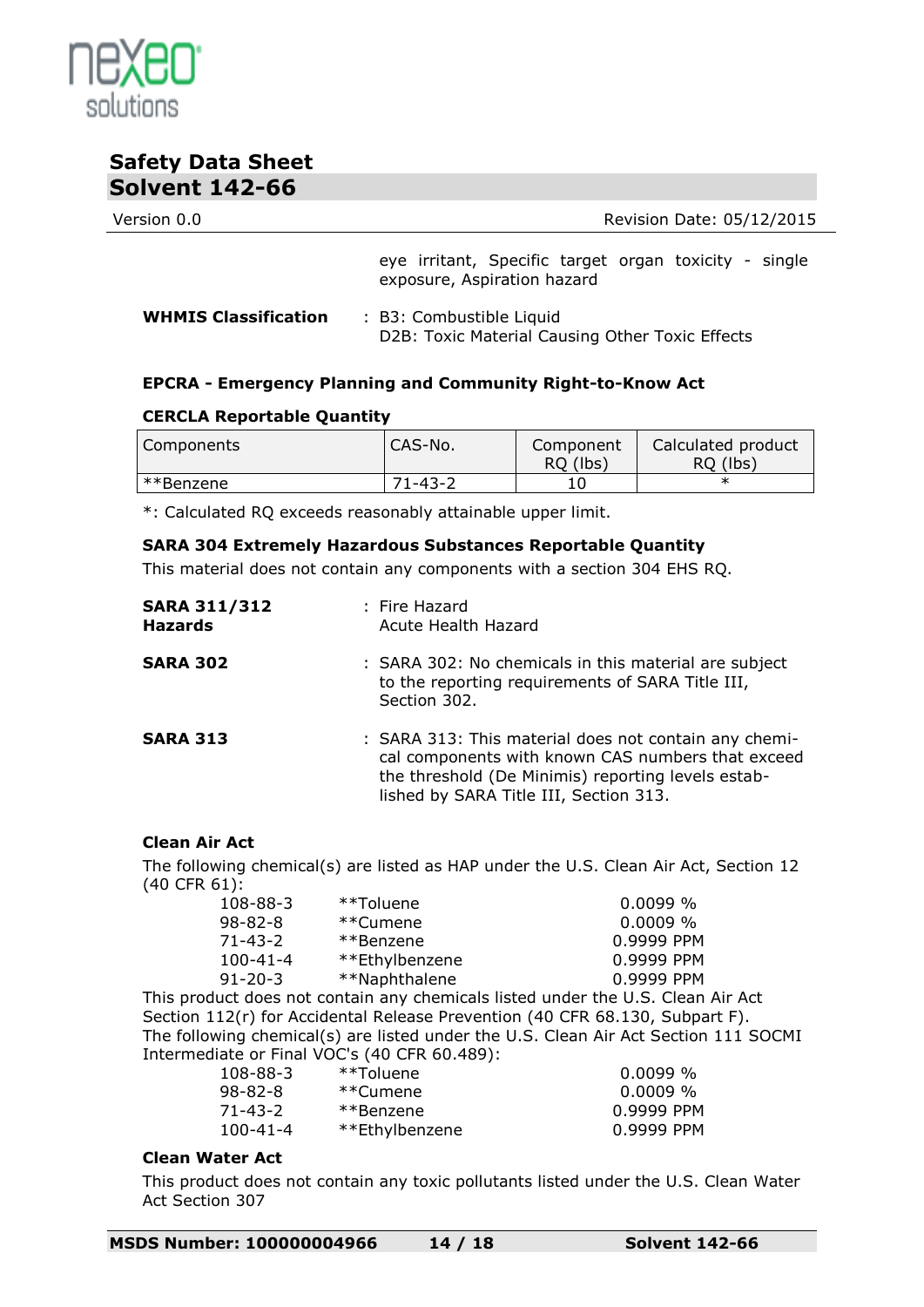

Version 0.0 **Version 0.0** Revision Date: 05/12/2015

| The following Hazardous Substances are listed under the U.S. CleanWater Act, Sec-                                                                                            |               |                                                                                                                                                                                                                                                                                                                |                                                           |                                                    |                                                    |                                           |
|------------------------------------------------------------------------------------------------------------------------------------------------------------------------------|---------------|----------------------------------------------------------------------------------------------------------------------------------------------------------------------------------------------------------------------------------------------------------------------------------------------------------------|-----------------------------------------------------------|----------------------------------------------------|----------------------------------------------------|-------------------------------------------|
| tion 311, Table 116.4A:<br>108-88-3<br>$71 - 43 - 2$<br>$100 - 41 - 4$<br>$91 - 20 - 3$<br>311, Table 117.3:<br>108-88-3<br>$71 - 43 - 2$<br>$100 - 41 - 4$<br>$91 - 20 - 3$ |               | **Toluene<br>**Benzene<br>**Ethylbenzene<br>**Naphthalene<br>The following Hazardous Chemicals are listed under the U.S. CleanWater Act, Section                                                                                                                                                               |                                                           | 0.0099 %<br>0.9999 PPM<br>0.9999 PPM<br>0.9999 PPM |                                                    |                                           |
|                                                                                                                                                                              |               |                                                                                                                                                                                                                                                                                                                | **Toluene<br>**Benzene<br>**Ethylbenzene<br>**Naphthalene |                                                    | 0.0099 %<br>0.9999 PPM<br>0.9999 PPM<br>0.9999 PPM |                                           |
| <b>US State Regulations</b>                                                                                                                                                  |               |                                                                                                                                                                                                                                                                                                                |                                                           |                                                    |                                                    |                                           |
| <b>Massachusetts Right To Know</b>                                                                                                                                           |               |                                                                                                                                                                                                                                                                                                                |                                                           |                                                    |                                                    |                                           |
|                                                                                                                                                                              |               | No components are subject to the Massachusetts<br>Right to Know Act.                                                                                                                                                                                                                                           |                                                           |                                                    |                                                    |                                           |
| Pennsylvania Right To Know                                                                                                                                                   |               |                                                                                                                                                                                                                                                                                                                |                                                           |                                                    |                                                    |                                           |
| 64742-48-9 /<br>64742-47-8                                                                                                                                                   |               | Naphtha (pet), hydrotreated heavy<br>90 - 100 %<br>AND/OR Distillates (pet), hydrotreated<br>light                                                                                                                                                                                                             |                                                           |                                                    |                                                    |                                           |
| <b>New Jersey Right To Know</b>                                                                                                                                              |               |                                                                                                                                                                                                                                                                                                                |                                                           |                                                    |                                                    |                                           |
| 64742-48-9 /<br>64742-47-8                                                                                                                                                   |               | Naphtha (pet), hydrotreated heavy<br>90 - 100 %<br>AND/OR Distillates (pet), hydrotreated<br>light                                                                                                                                                                                                             |                                                           |                                                    |                                                    |                                           |
| <b>California Prop 65</b><br>$98 - 82 - 8$<br>$71 - 43 - 2$<br>$100 - 41 - 4$<br>$91 - 20 - 3$<br>108-88-3                                                                   |               | WARNING! This product contains a chemical known to<br>the State of California to cause cancer.<br>**Cumene<br>**Benzene<br>**Ethylbenzene<br>**Naphthalene<br>WARNING: This product contains a chemical known to<br>the State of California to cause birth defects or other<br>reproductive harm.<br>**Toluene |                                                           |                                                    |                                                    |                                           |
|                                                                                                                                                                              | $71 - 43 - 2$ |                                                                                                                                                                                                                                                                                                                | **Benzene                                                 |                                                    |                                                    |                                           |
| The components of this product are reported in the following inventories:                                                                                                    |               |                                                                                                                                                                                                                                                                                                                |                                                           |                                                    |                                                    |                                           |
| <b>United States TSCA Inventory</b>                                                                                                                                          |               |                                                                                                                                                                                                                                                                                                                |                                                           |                                                    | ry)                                                | y (positive listing)<br>(On TSCA Invento- |

**Canadian Domestic Substances List (DSL)** :

y (positive listing)<br>(All components of this product are on the Canadian DSL.)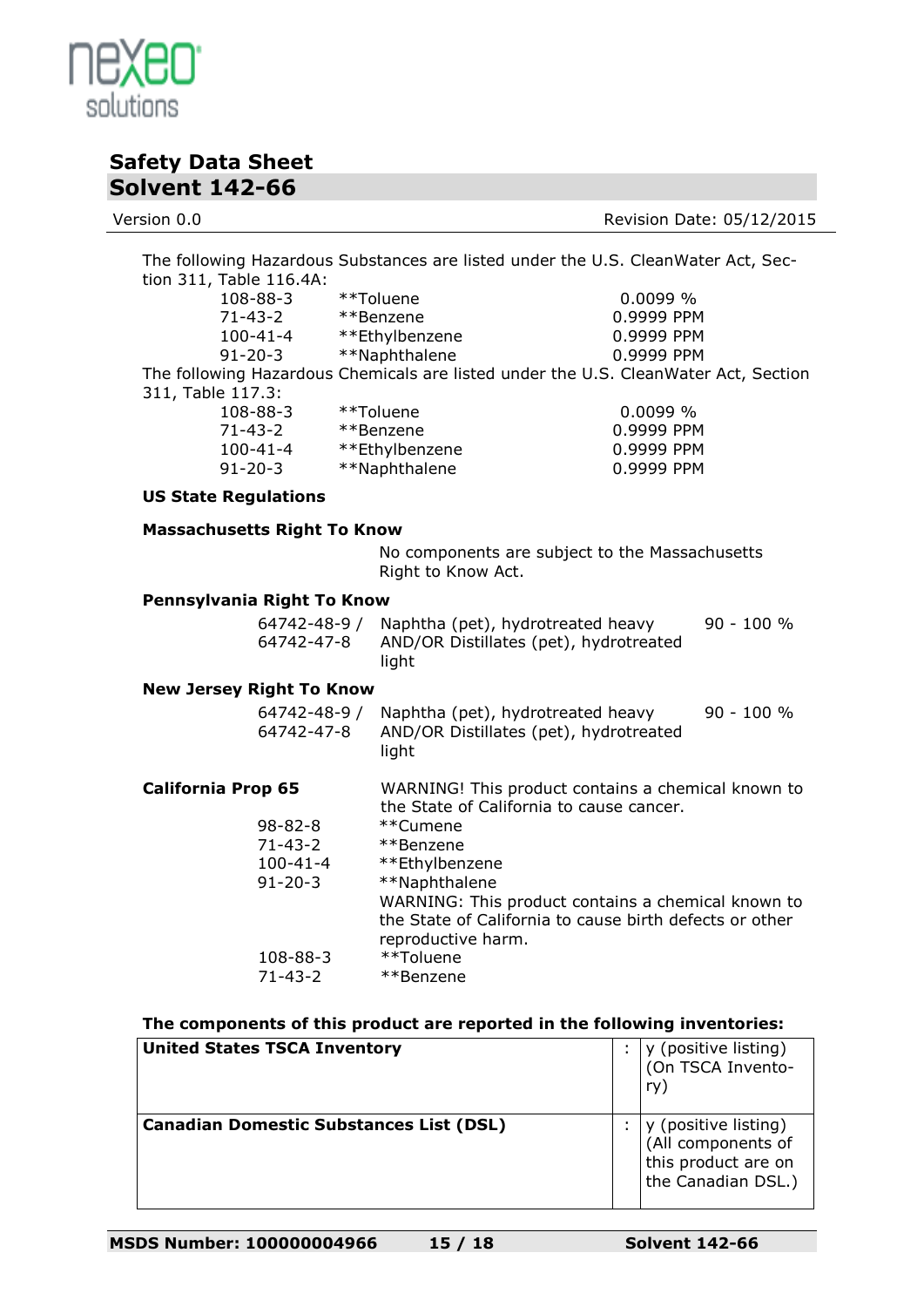

Version 0.0 **Version 0.0** Revision Date: 05/12/2015

| <b>Australia Inventory of Chemical Substances (AICS)</b>                            |   | y (positive listing)<br>(On the inventory,<br>or in compliance<br>with the inventory) |
|-------------------------------------------------------------------------------------|---|---------------------------------------------------------------------------------------|
| <b>New Zealand. Inventory of Chemical Substances</b>                                | ÷ | y (positive listing)<br>(On the inventory,<br>or in compliance<br>with the inventory) |
| Japan. ENCS - Existing and New Chemical<br><b>Substances Inventory</b>              |   | n (Negative listing)<br>(Not in compliance<br>with the inventory)                     |
| Korea. Korean Existing Chemicals Inventory (KECI)                                   | ÷ | y (positive listing)<br>(On the inventory,<br>or in compliance<br>with the inventory) |
| <b>Philippines Inventory of Chemicals and Chemical</b><br><b>Substances (PICCS)</b> | ÷ | y (positive listing)<br>(On the inventory,<br>or in compliance<br>with the inventory) |
| <b>China. Inventory of Existing Chemical Substances in</b><br>China (IECSC)         | ÷ | y (positive listing)<br>(On the inventory,<br>or in compliance<br>with the inventory) |

**Special Notes:** : \*\* Other substances in the product which may present a health or environmental hazard.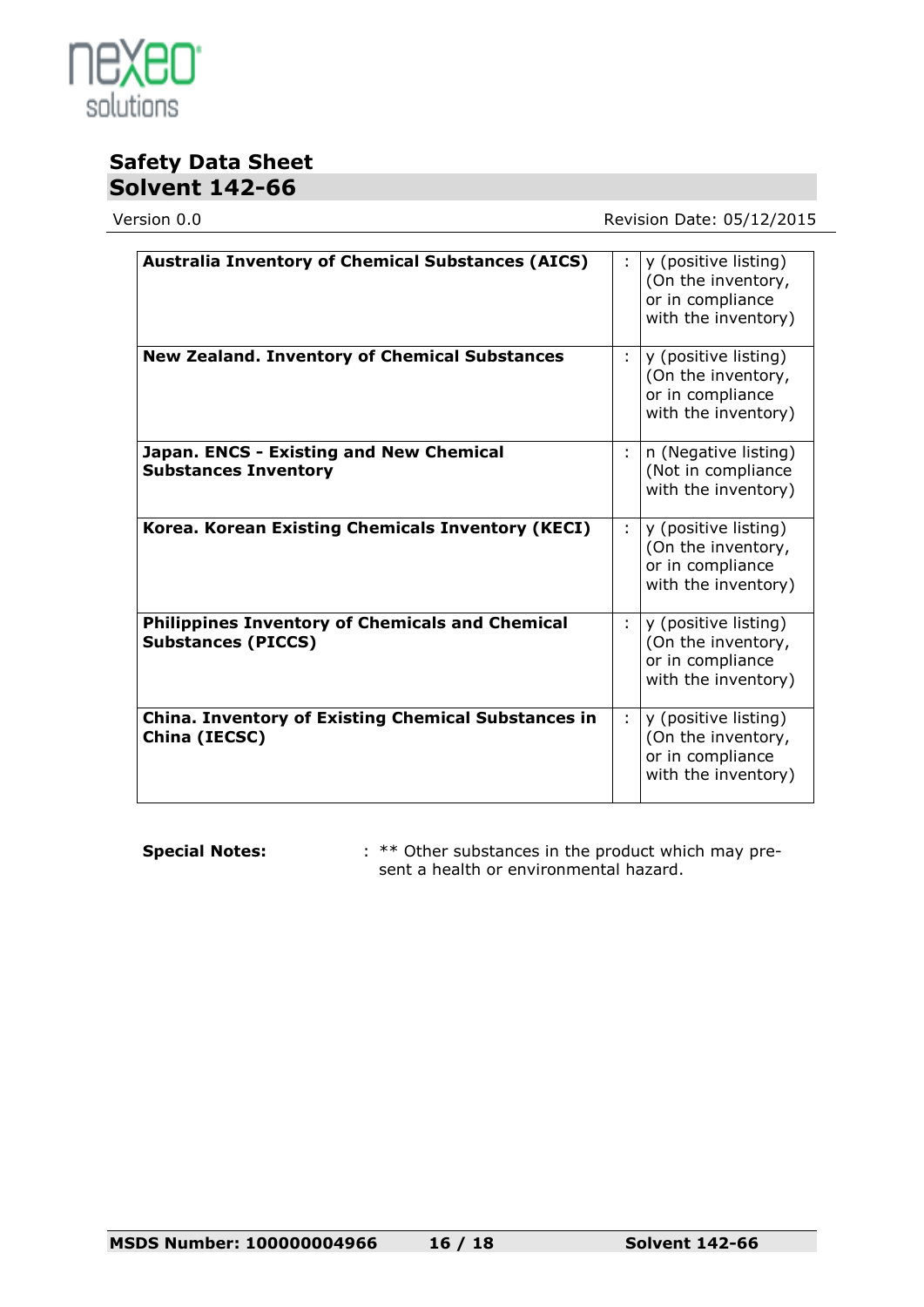

Version 0.0 **Review Contract Contract Contract Contract Contract Contract Contract Contract Contract Contract Contract Contract Contract Contract Contract Contract Contract Contract Contract Contract Contract Contract Cont** 

#### **SECTION 16. OTHER INFORMATION**

#### **Further information**



The information accumulated is based on the data of which we are aware and is believed to be correct as of the date hereof. Since this information may be applied under conditions beyond our control and with which we may be unfamiliar and since data made become available subsequently to the date hereof, we do not assume any responsibility for the results of its use. Recipients are advised to confirm in advance of need that the information is current, applicable, and suitable to their circumstances. This MSDS has been prepared by NEXEO™ Solutions EHS Product Safety Department (1-855-429-2661) MSDS@nexeosolutions.com.

**Legecy MSDS:** 100000003584, R0014074

#### **Material number:**

16083905, 16062033, 504685, 547181, 547078, 102908, 689350, 579410, 86044, 554168, 87270, 103638, 53769, 70882, 53847, 53779, 732913, 705005, 16044171, 102360, 662188, 695035, 694956, 53802, 16048211, 715890, 622831, 20598, 53282, 594821, 70889, 86526, 657860, 508484, 508223, 554298, 554296, 554191, 554167, 554131, 554106, 53856, 103641, 53556, 53224, 16046724, 16036244, 16033332, 127746, 101826, 20597, 20596, 85982, 70879, 102995, 102695, 504573, 754617, 20594

| Key or legend to abbreviations and acronyms used in the safety data sheet |                                                              |              |                                     |  |  |  |
|---------------------------------------------------------------------------|--------------------------------------------------------------|--------------|-------------------------------------|--|--|--|
| ACGIH                                                                     | American Conference of Gov-<br>ernment Industrial Hygienists | LD50         | Lethal Dose 50%                     |  |  |  |
| <b>AICS</b>                                                               | Australia, Inventory of Chem-                                | LOAEL        | Lowest Observed Adverse Effect      |  |  |  |
|                                                                           | ical Substances                                              |              | Level                               |  |  |  |
| <b>DSL</b>                                                                | Canada, Domestic Substanc-<br>es List                        | <b>NFPA</b>  | National Fire Protection Agency     |  |  |  |
| <b>NDSL</b>                                                               | Canada, Non-Domestic Sub-                                    | <b>NIOSH</b> | National Institute for Occupational |  |  |  |